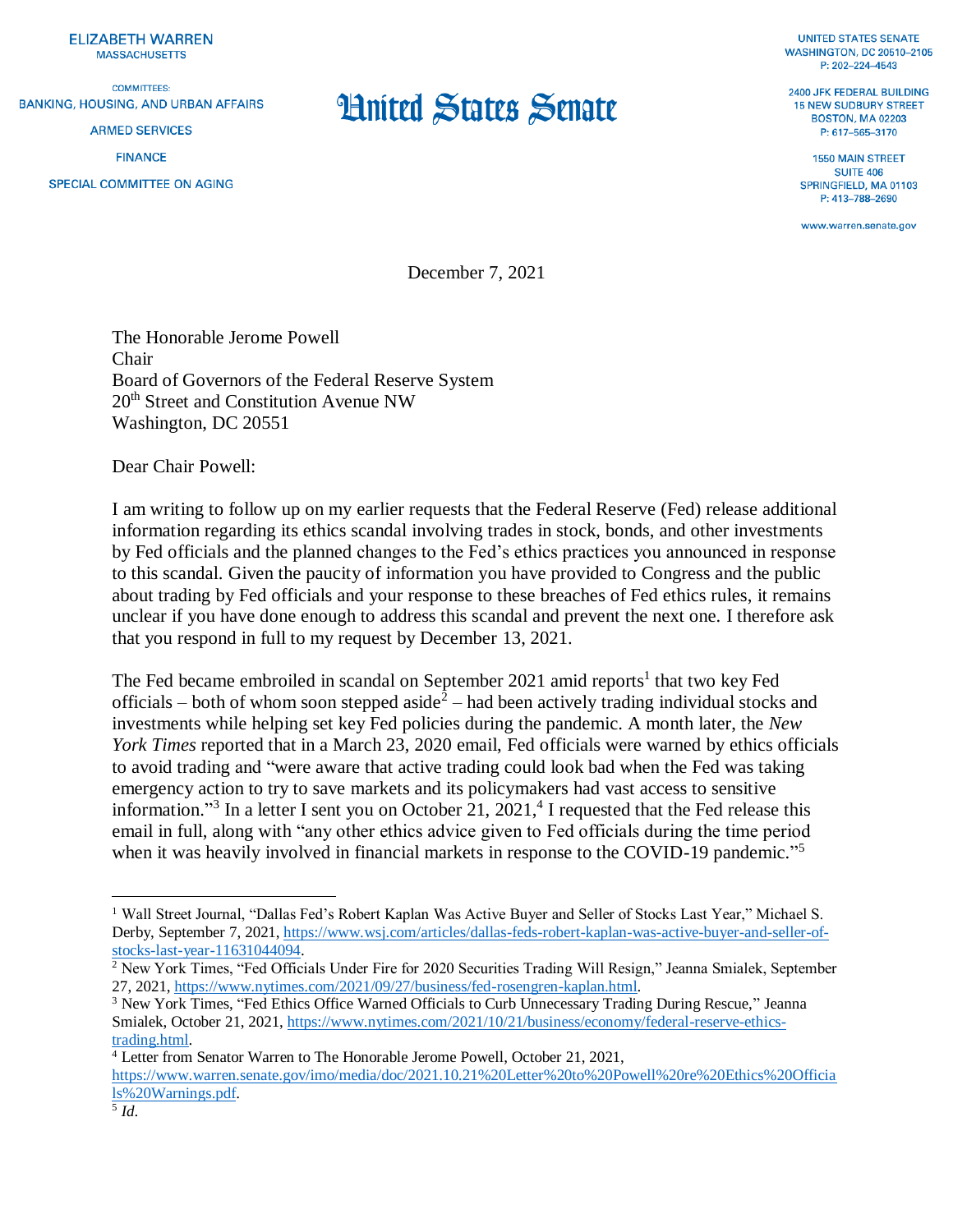While the Fed provided my office with an excerpt of the March 23, 2020 email later that day, it did not release the email's full contents or any other ethics guidance as requested in my letter.

In email correspondence with the Fed's Congressional Liaison Office on October 22, 2021, my staff requested the entirety of the email in question and any other ethics communications that were provided to Fed officials in 2020 and 2021. My staff also asked if you intended to publicly disclose all trades by Fed officials – as I had previously called for in public comments<sup>6</sup> – and requested a staff briefing on the new ethics policy you announced on October 21, 2021.<sup>7</sup> On October 26, 2021, Fed staff indicated they were preparing a response to my questions, but I have not yet received any of this information despite numerous follow-ups over the last six weeks.

Timely release of this requested information is critical so that Congress and the public can evaluate the full extent of trading in individual stocks by Fed officials, the extent to which Fed officials were warned of the risks from their trading, and whether the plans you announced to change the Fed's ethics practices are sufficient to prevent future financial conflicts of interest. Continued delays in releasing this information, however, compound concerns about the Fed's lack of transparency and your commitment to seriously and fully addressing the Fed's broken ethics culture.

Accordingly, I request that you provide the following to my office by December 13, 2021:

- 1. The full contents of the March 23, 2020 email reported in the *New York Times,* 8 and complete copies of any other ethics advice or information provided to Fed officials between January 1, 2020, and the present;
- 2. Full disclosure of all stock, bond, and other investment trades by Fed governors and presidents from January 1, 2020 to the present; and
- 3. A staff briefing on the "broad set of new rules" the Fed announced on October 21, 2021 regarding the purchase and trading of individual securities and the timeliness of reporting and public disclosure by Fed policymakers and senior staff.<sup>9</sup>

Thank you for your attention to this matter.

<sup>7</sup> Federal Reserve Board of Governors, "Federal Reserve Board announces a broad set of new rules that will prohibit the purchase of individual securities, restrict active trading, and increase the timeliness of reporting and public disclosure by Federal Reserve policymakers and senior staff," Press Release, October 21, 2021, [https://www.federalreserve.gov/newsevents/pressreleases/other20211021b.htm.](https://www.federalreserve.gov/newsevents/pressreleases/other20211021b.htm)

<sup>9</sup> Federal Reserve Board of Governors, "Federal Reserve Board announces a broad set of new rules that will prohibit the purchase of individual securities, restrict active trading, and increase the timeliness of reporting and public disclosure by Federal Reserve policymakers and senior staff," Press Release, October 21, 2021, [https://www.federalreserve.gov/newsevents/pressreleases/other20211021b.htm.](https://www.federalreserve.gov/newsevents/pressreleases/other20211021b.htm)

 $\overline{a}$ <sup>6</sup> Tweet from Senator Warren, October 21, 2021, [https://twitter.com/SenWarren/status/1451294796614619138.](https://twitter.com/SenWarren/status/1451294796614619138)

<sup>&</sup>lt;sup>8</sup> New York Times, "Fed Ethics Office Warned Officials to Curb Unnecessary Trading During Rescue," Jeanna Smialek, October 21, 2021[, https://www.nytimes.com/2021/10/21/business/economy/federal-reserve-ethics](https://www.nytimes.com/2021/10/21/business/economy/federal-reserve-ethics-trading.html)[trading.html.](https://www.nytimes.com/2021/10/21/business/economy/federal-reserve-ethics-trading.html)